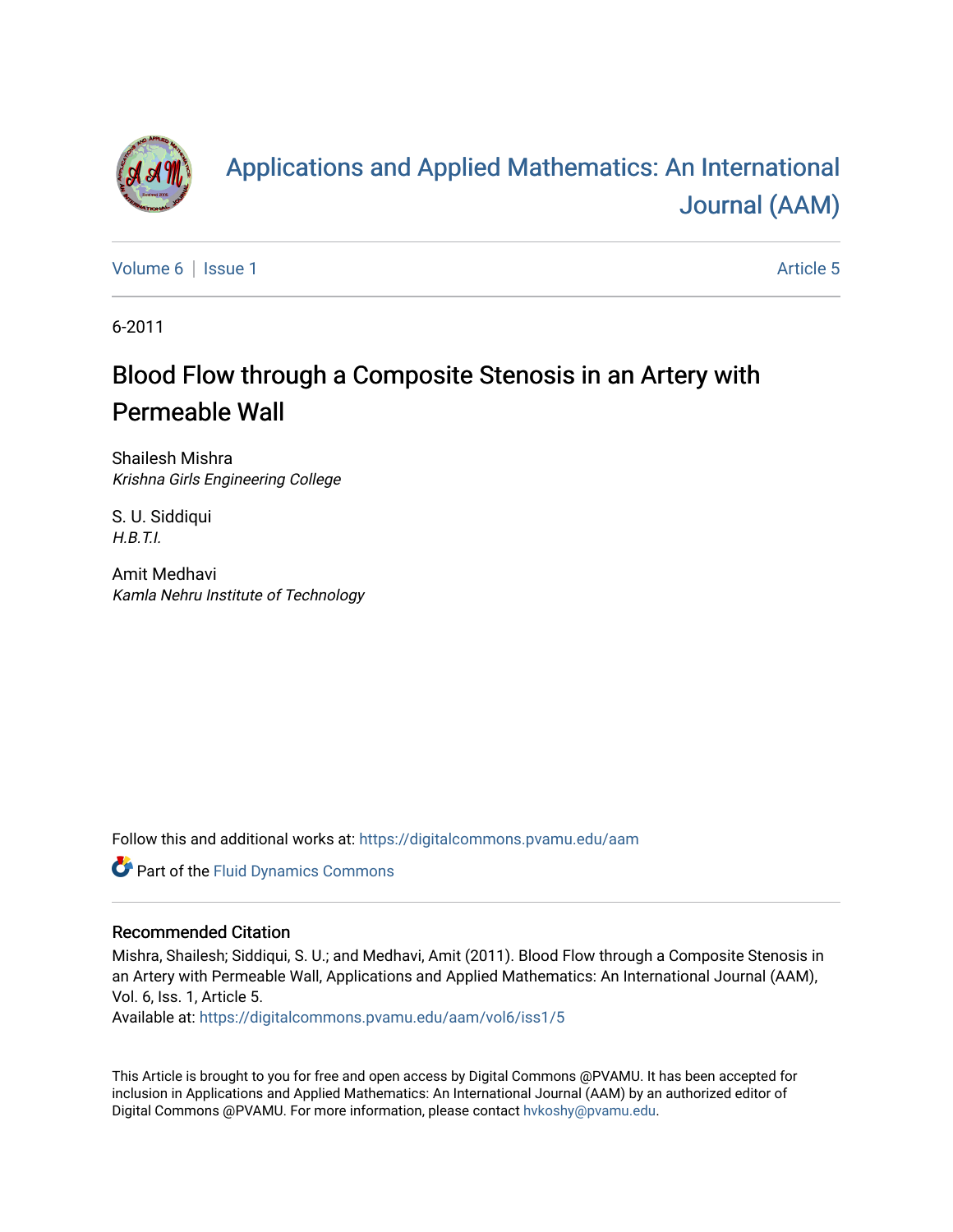

Available at http://pvamu.edu/aam Appl. Appl. Math. **ISSN: 1932-9466**

**Applications and Applied Mathematics:**  An International Journal **(AAM)** 

**Vol. 6, Issue 1 (June 2011) pp. 58 – 73**  (Previously, Vol. 6, Issue 11, pp. 1798 – 1813)

## **Blood Flow through a Composite Stenosis in an Artery with Permeable Wall**

### **Shailesh Mishra<sup>1</sup> , S.U. Siddiqui2 and Amit Medhavi3**

<sup>1</sup>Department of Mathematics Krishna Girls Engineering College Kanpur-209217, India shailesh27sep@rediffmail.com

<sup>2</sup>Department of Mathematics H.B.T.I. Kanpur-208002, India susiddmath@yahoo.com

<sup>3</sup>Department of Mechanical Engineering Kamla Nehru Institute of Technology Sultanpur-228118, India amitmedhavi@yahoo.co.in

Received: January 4, 2011; Accepted: April 13, 2011

### **Abstract**

The present work concerns the fluid mechanical study on the effects of the permeability of the wall through an artery with a composite stenosis. The expressions for the blood flow characteristics, the flow resistance, the wall shear stress, shearing stress at the stenosis throat have been derived. Results for the effect of permeability on these flow characteristics are shown graphically and discussed briefly.

**Keywords:** Composite stenosis, slip parameter, Darcy number, impedance, shear stress

**MSC (2010) No.:** 76Z05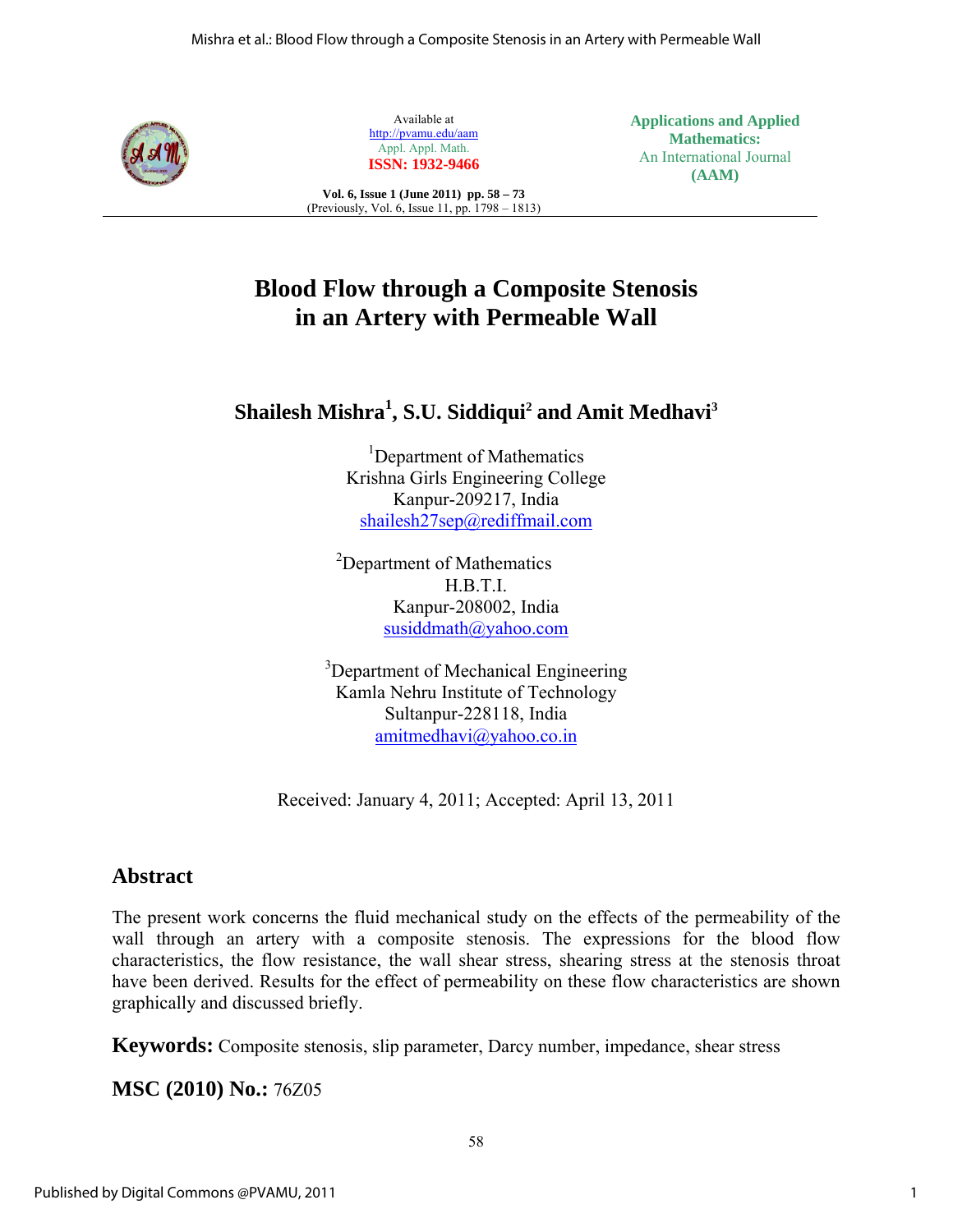#### **1. Introduction**

The frequently occurring cardiovascular disease, stenosis or arteriosclerosis is the abnormal and unnatural growth in the arterial wall thickness that develops at various locations of the cardiovascular system under diseased conditions and occasionally results into serious consequences (cerebral strokes, myocardial infarction, angina pectoris, cardiac arrests, etc.). It is believed that deposits of cholesterol, fatty substances, cellular waste products, calcium, and fibrin may be responsible for the development of the disease. Regardless of the cause, it is known that once an obstruction has developed, it results into significant changes in pressure distribution, wall shear stress and impedance (flow resistance).

In the constricted region, the flow accelerates and consequently the velocity gradient near the wall region is steeper due to the increased core velocity resulting relatively large shear stress on the wall even for a mild stenosis. The knowledge that hemodynamic factors play an important role in the genesis of the disease, since the first investigation of Mann et al. (1938), a large number of researchers including [Young (1968), (1979); Young and Tsai (1973); Caro et al. (1978); Shukla et al. (1980); Ahmed and Giddens (1983); Sarkar and Jayaraman (1998); Pralhad and Schultz (2004); Jung et al. (2004); Liu et al. (2004); Srivastava and coworkers (1996, 2009, 2010a,b,c); Mishra et al. (2006); Misra and Verma (2007); Ponalagusamy (2007); Layek et al. (2005), (2009); Joshi et al. (2009); Mekheimer and El-Kot (2008); Tzirtzilakis (2008); Mandal and coworkers (2005), (2007a,b); Politis et al. (2007, 2008); and Singh et al. (2010)] and many others, have addressed the problem in various contexts.

It is well established fact that endothelial walls are permeable with ultra microscopic pores through which filtration occurs. Cholesterol is believed to increase the permeability of the arterial wall. Such increase in permeability results from dilated, damaged or inflamed arterial walls. It is worthwhile to study the effects of permeability of the wall of an arteriosclerotic blood vessel. Due to the permeability of the arterial wall, the no slip condition at the wall is no longer valid and one has to consider a slip condition at the artery wall. A survey of the literature indicates that the majority of the investigations, reported so far, have considered axisymmetric and non-symmetric single stenoses. However, in realistic situations stenosis may develop in series (multiple stenosis), overlapping or of composite in nature [Srivastava et al. (2010b)]. In view of the discussion given above the present research is devoted to study the flow of blood through a stenotic artery with permeable wall.

The flow in the permeable boundary is described by Darcy law which states that the rate at which a fluid flows through a permeable substance per unit area is equal to the permeability (a property of the substance through which the fluid is flowing) times the pressure drop per unit length of flow, divided by the viscosity of the fluid. Blood is assumed to be represented by a Newtonian fluid and to generalize the problem further the shape of the stenosis is considered to be composite in nature. The wall in the vicinity of the stenosis is usually solid when stenosis develops in living vasculature. Further, to neglect the entrance, end and special wall effects the artery length is considered large enough as compared to its radius.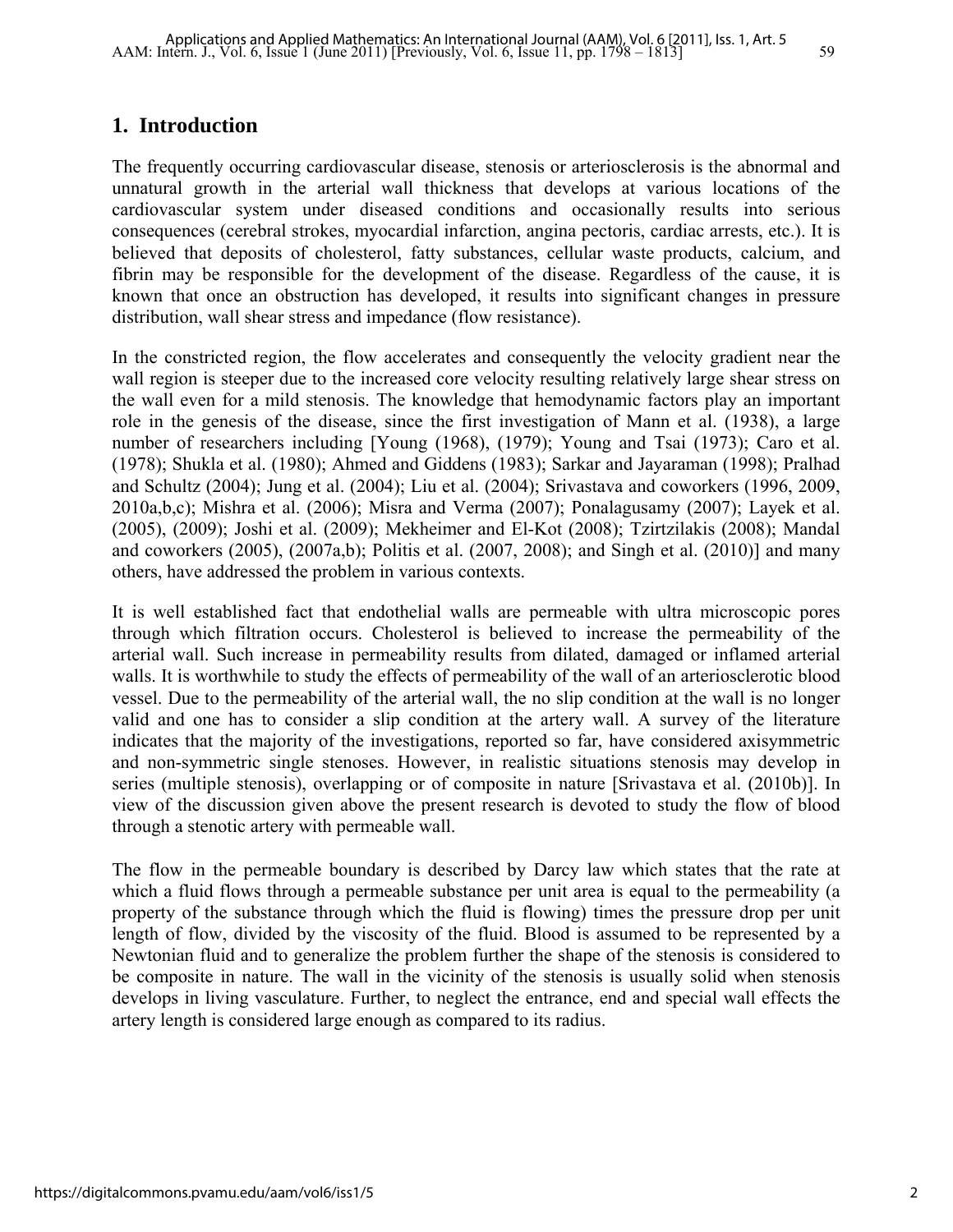#### **2. Formulation of the Problem**

Consider the axisymmetric flow of blood through a composite stenosis in a circular tube with permeable wall specified at the position as shown in Fig.1. The geometry of the stenosis, assumed to be manifested in the arterial segment, is described [Joshi et al. (2009): Srivastava et al. (2010b)] as

$$
R(z)/R_0 = 1 - \frac{2\delta}{R_0 L_0} (z - d); \qquad d \le z \le d + L_0/2,
$$
\n(1)

$$
= 1 - \frac{\delta}{2R_0} \left\{ 1 + \cos \frac{2\pi}{L_0} (z - d - L_0/2) \right\}; d + L_0/2 \le z \le d + L_0,
$$
 (2)

$$
=1, \qquad \text{otherwise}, \tag{3}
$$



**Figure1.** Flow geometry of a composite stenosis in an artery with permeable wall

where  $R \approx R(z)$  is the artery radius in the obstructed region,  $R_0$  is the radius of the normal artery,  $L_0$  is the stenosis length and *d* indicates its location,  $\delta$  is the maximum projection (height of the throat) of the stenosis located at  $z = d + L_0/2$ , *z* being the axial coordinate.

Assuming that the flowing blood is represented by a Newtonian fluid and considering the axisymmetric, laminar, steady one-dimensional fully developed flow of blood in an artery, the equations governing the flow in the case of a mild stenosis ( $\delta \ll R_0$ ) may therefore be written [Young (1968), Srivastava and Rastogi (2009)] as

$$
\frac{dp}{dz} = \frac{1}{r} \frac{\partial}{\partial r} \left( r \mu \frac{\partial u}{\partial r} \right),\tag{4}
$$

$$
\frac{dp}{dr} = 0\,,\tag{5}
$$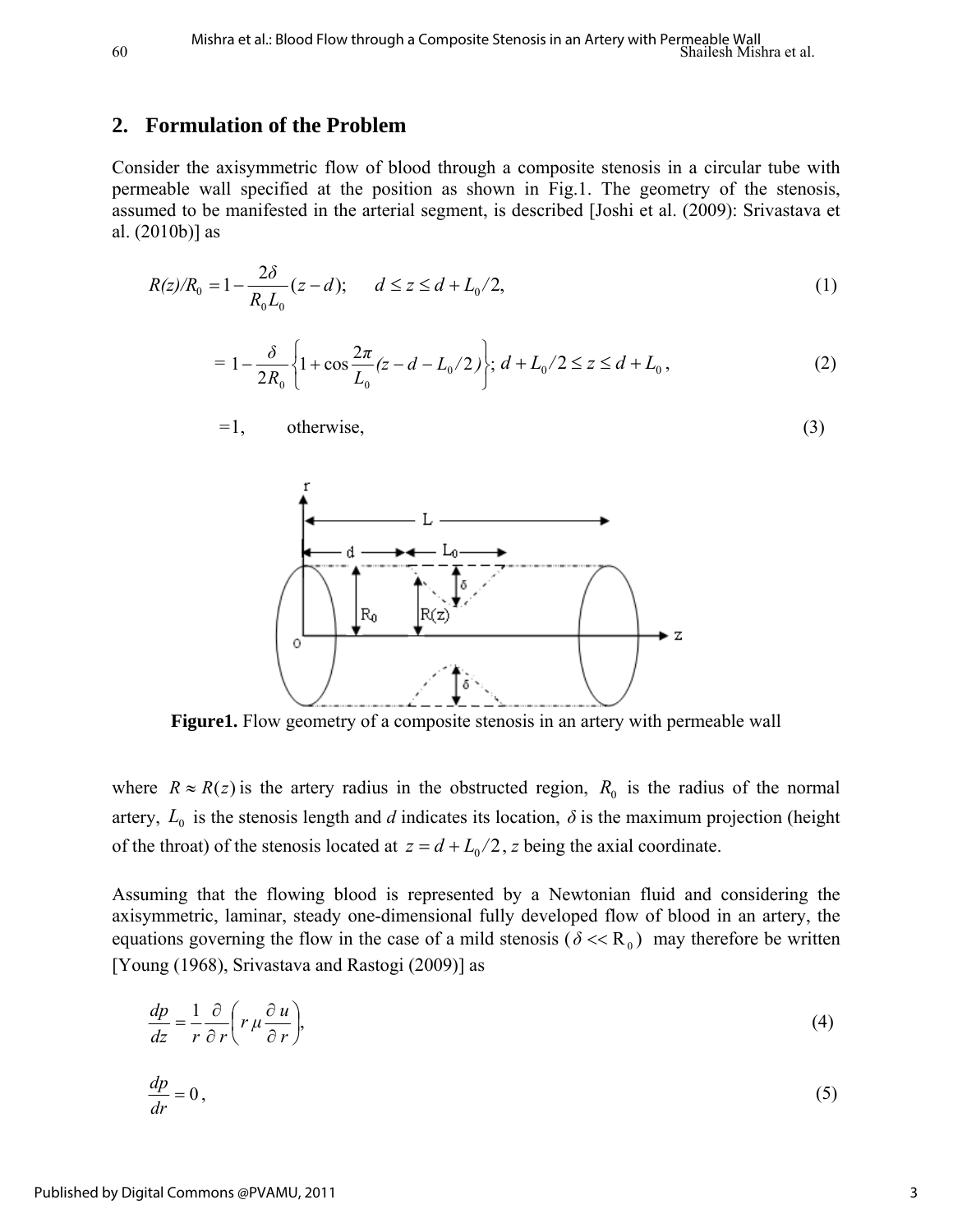where *u* is the axial velocity,  $\mu$  is the fluid viscosity, *r* is the radial coordinate and *p* is the pressure.

The boundary conditions [Beavers and Joseph (1967)] are

$$
\frac{\partial u}{\partial r} = 0 \text{ at } r = 0,
$$
\n(6)

$$
u = u_B
$$
 and  $\frac{\partial u}{\partial r} = \frac{\alpha}{\sqrt{D_a}} (u_B - u_{porous})$  at  $r = R(z)$ , (7)

where *dz dp μ*  $u_{\text{porous}} = -\frac{D_a}{I_a} \frac{dp}{dt}$ ,  $u_{\text{porous}}$  is the velocity in the permeable boundary,  $u_B$  is the slip velocity,

 $D_a$  is the Darcy number and  $\alpha$  (called the slip parameter) is a dimensionless quantity depending on the material parameters which characterize the structure of the permeable material within the boundary region.

#### **3. Analysis**

The expression for the velocity, obtained as the solution of equations (4) and (5) subject to the boundary conditions (6) and (7), is given as

$$
u = -\frac{1}{4\mu} \frac{dp}{dz} (R^2 - r^2) + u_B,
$$
\n(8)

where the slip velocity,  $u_B$  is determined as

$$
u_B = \frac{\sqrt{D_a}}{2\mu \alpha} \frac{dp}{dz} \left\{ R_0 \left( \frac{R}{R_0} \right) - 2\alpha \sqrt{D_a} \right\}.
$$
 (9)

An application of equation (9) in to (8), yields

$$
u = -\frac{1}{4\mu} \frac{dp}{dz} (R^2 - r^2) + \frac{\sqrt{D_a}}{2\mu \alpha} \frac{dp}{dz} \left\{ R_0 \left( \frac{R}{R_0} \right) - 2\alpha \sqrt{D_a} \right\}.
$$
 (10)

The volumetric flow flux, Q is thus calculated as

$$
Q = 2\pi \int_{0}^{R(z)} r u dr
$$
  
=  $-\frac{\pi R_0^4}{8\mu} \frac{dp}{dz} (R/R_0)^4 \left\{ 1 - \frac{4\sqrt{D_a}}{\alpha R_0^2 (R/R_0)^2} \left\{ R_0 (R/R_0) - 2\alpha \sqrt{D_a} \right\} \right\}.$  (11)

From equation (11), one now obtains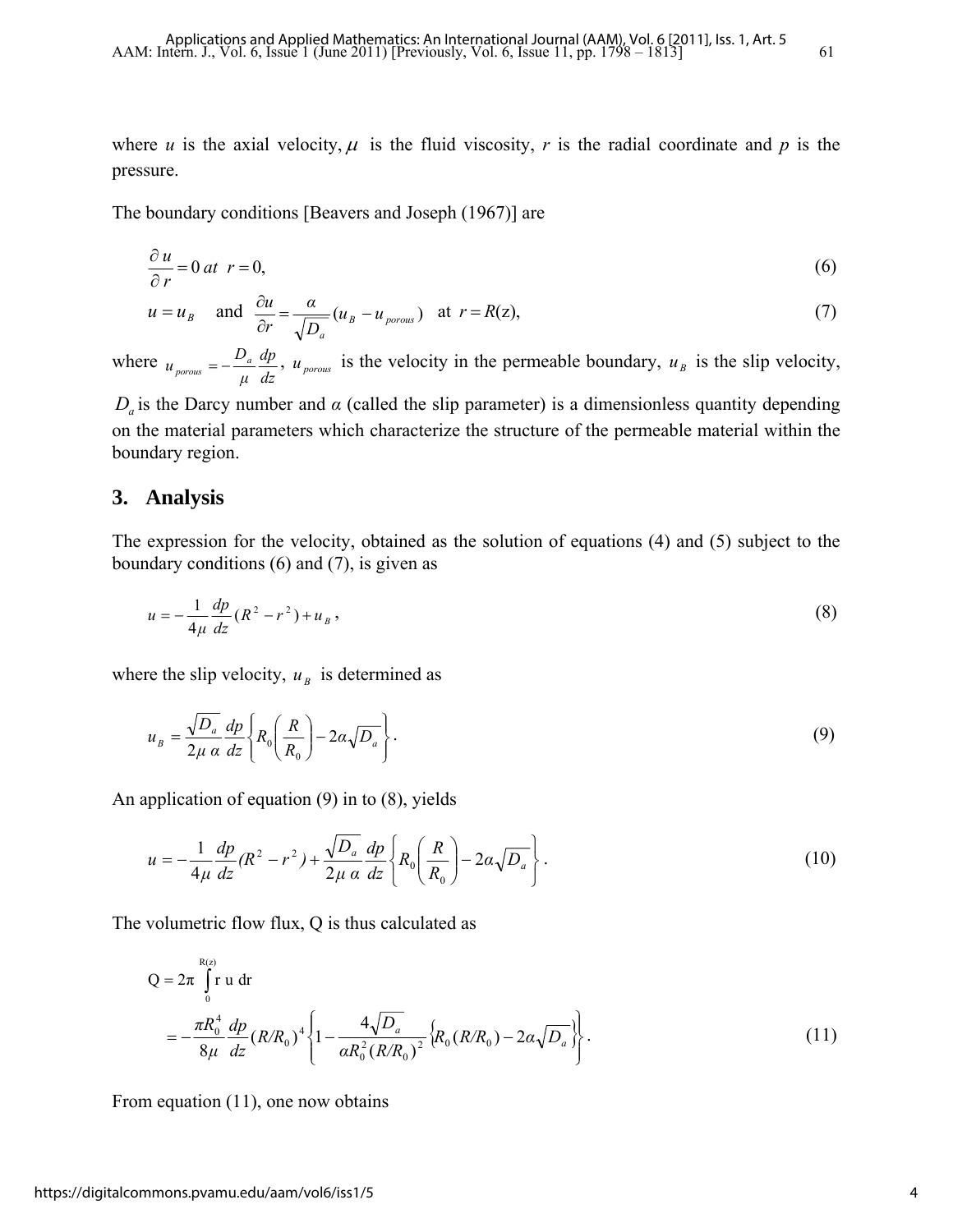$$
-\frac{dp}{dz} = \frac{8\mu Q}{\pi R_0^4} \phi(z),\tag{12}
$$

with

$$
\phi(z) = 1/F(z), \ F(z) = (R/R_0)^4 \left\{ 1 - \frac{4\sqrt{D_a}}{\alpha R_0^2 (R/R_0)^2} \left\{ R_0 (R/R_0) - 2\alpha \sqrt{D_a} \right\} \right\}.
$$

The pressure drop,  $\Delta p$  (= *p* at  $z = 0$ , - *p* at  $z = L$ ) across the stenosis in the tube of length, *L* is derived as

$$
\Delta p = \int_0^L \left( -\frac{dp}{dz} \right) dz
$$
  
=  $\frac{8\mu Q}{\pi R_0^4} \psi$ , (13)

where

$$
\psi = \int_{0}^{d} [\phi(z)]_{RR_{0}=1} dz + \int_{d}^{d+L_{0}/2} [\phi(z)]_{RR_{0} \ from (1)} dz + \int_{d+L_{0}/2}^{d+L_{0}} [\phi(z)]_{RR_{0} \ from (2)} dz + \int_{d+L_{0}}^{L} [\phi(z)]_{RR_{0}=1} dz.
$$

The first and the fourth integrals in the expression for  $\psi$  obtained above are straight forward whereas the analytical evaluation of second and third integrals are almost a formidable task and therefore shall be evaluated numerically.

The flow resistance (resistive impedance),  $\overline{\lambda}$ , the wall shear stress,  $\overline{r}_w$  and the shearing stress at the stenosis throat (located at  $z = d + L_o/2$ ),  $\bar{\tau}_s$  are now calculated as

$$
\overline{\lambda} = \frac{\Delta p}{Q} = \frac{8 \mu}{\pi R_o^4} \psi , \qquad (14)
$$

$$
\bar{\tau}_{w} = -\frac{R}{2} \frac{dp}{dz} = \frac{4 \,\mu Q}{\pi \, R_o^3} \, \left( R / R_0 \right) \phi(z) \,, \tag{15}
$$

$$
\bar{\tau}_s = \frac{4 \,\mu Q}{\pi \, R_o^3} \, \left[ (R/R_0) \phi(z) \right]_{R/R_0 = 1 - \delta/R_0} \, . \tag{16}
$$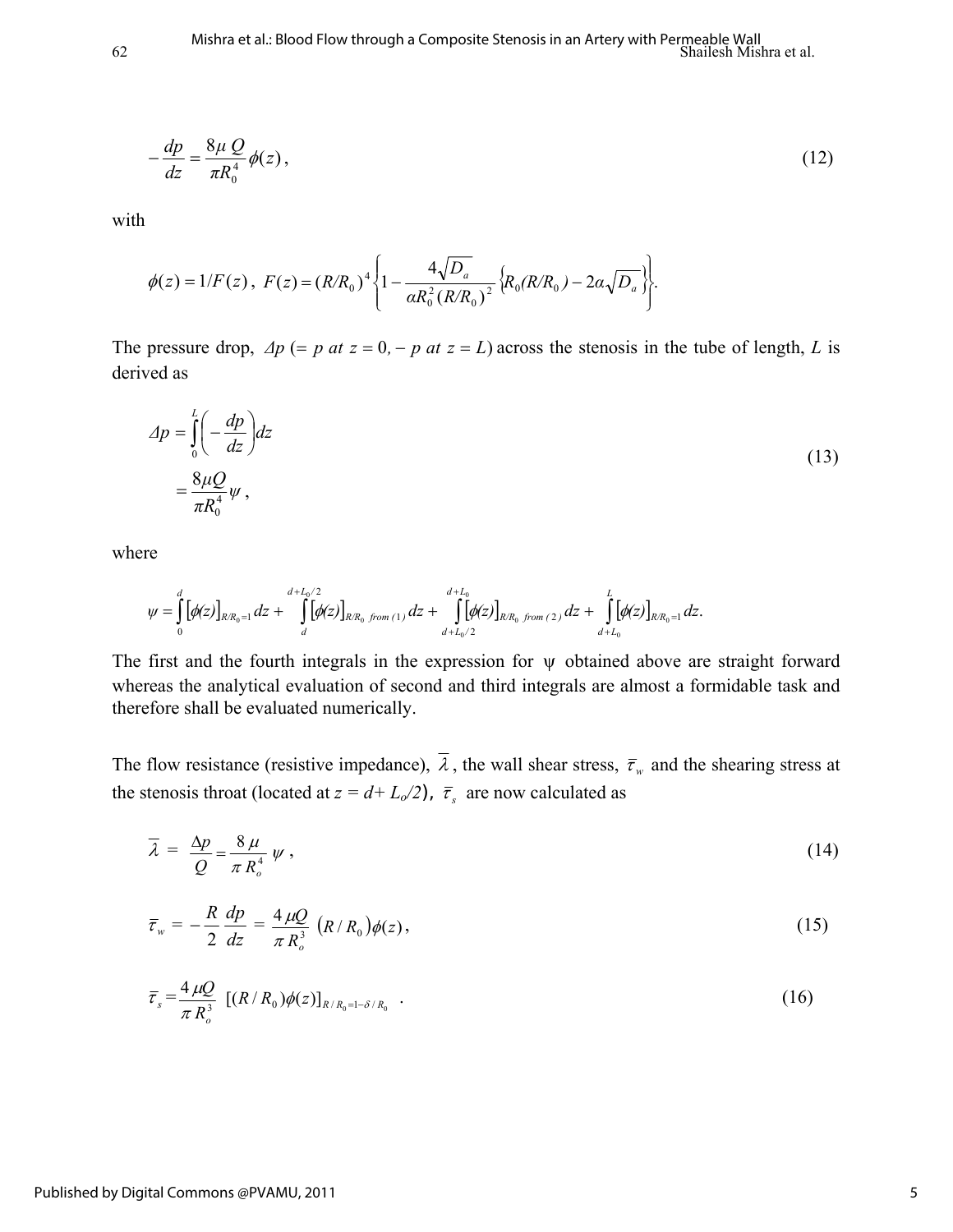Following now the reports of Srivastava and Rastogi (2009, 2010a), one derives the expressions for the impedance (flow resistance),  $\lambda$ , the wall shear stress distribution in the stenotic region,  $\tau_w$  and shearing stress at the stenosis throat,  $\tau_s$  in their non-dimensional form as

$$
\lambda = 1 - L_o/L + \frac{\eta}{L} \int_{d}^{d+L_o/2} \frac{dz}{a^4 \left[ 1 - \frac{4\sqrt{D_a}}{aR_o^2 a^2} \left\{ R_o a - 2\alpha \sqrt{D_a} \right\} \right]} + \frac{\eta L_o}{2\pi L} \int_{0}^{\pi} \frac{d\beta}{\theta^4 \left[ 1 - \frac{4\sqrt{D_a}}{aR_o^2 \theta^2} \left\{ R_o \theta - 2\alpha \sqrt{D_a} \right\} \right]},
$$
(17)

$$
\tau_{w} = \frac{\eta}{\left\{ (R/R_0)^3 - \frac{4\sqrt{D_a}}{\alpha R_0^2} \left\{ R_0 (R/R_0)^2 - 2\alpha \sqrt{D_a} \left( R/R_0 \right) \right\} \right\}},
$$
\n(18)

$$
\tau_{s} = \frac{\eta}{\left\{ (1 - \delta / R_{0})^{3} - \frac{4\sqrt{D_{a}}}{\alpha R_{0}^{2}} \left\{ R_{0} (1 - \delta / R_{0})^{2} - 2\alpha \sqrt{D_{a}} (1 - \delta / R_{0}) \right\} \right\}},
$$
(19)

where

$$
a \approx a(z) = 1 - 2\delta(z - d)/R_0 L_0; \ b = 1 - \delta/2R_0; \ c = -\delta/2R_0
$$
  

$$
\theta \approx \theta(\beta) = b + c \cos \beta; \ \beta = \pi - (2\pi/L_0)(z - d - L_0/2), \ \ \eta = 1 - \frac{4\sqrt{D_a}}{\alpha R_0^2} \Big\{ R_0 - 2\alpha \sqrt{D_a} \Big\}
$$

 $\lambda = \overline{\lambda}/\lambda_0$ ,  $(\tau_w, \tau_s) = (\tau_w, \tau_s)/\tau_0$ ,  $\lambda_0 = 8\mu L/\pi \eta R_0^4$ ,  $\tau_0 = 4\mu Q/\pi \eta R_0^3$  are the flow resistance and shear stress, respectively for a Newtonian fluid in a normal artery (no stenosis).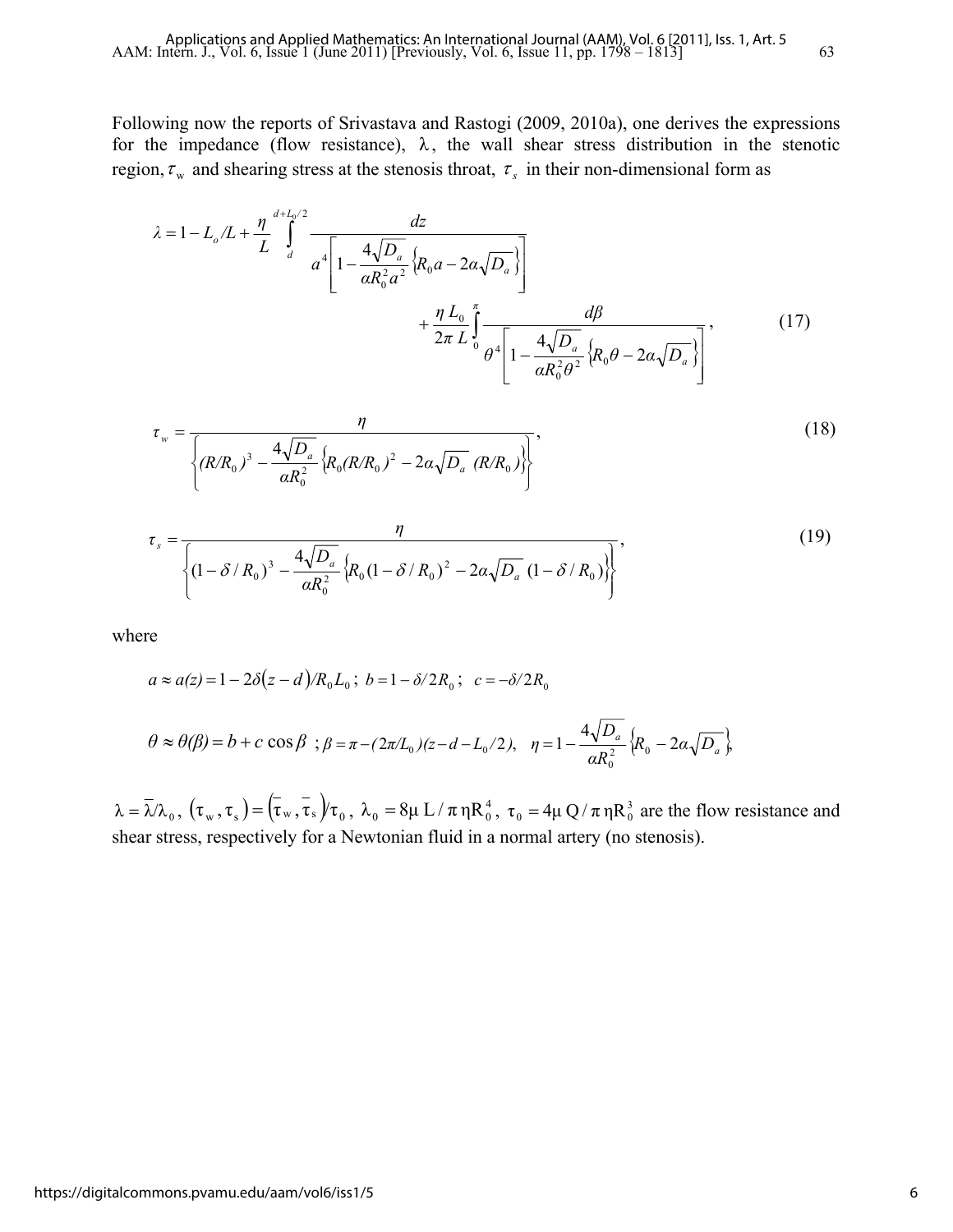

#### **4. Numerical Results and Discussion**

In order to have an estimate of the quantitative effects of the various parameters involved in the analysis, computer codes are developed to evaluate the analytical results obtained for dimensionless resistance to flow,  $\lambda$ , the wall shear stress,  $\tau_w$  in the stenotic region and the shearing stress at stenosis throat,  $\tau_s$  [equations (17-19] in a tube of radius 0.01cm for parameter values:  $d = 0$ ;  $L_0$ (cm) = 1;  $L$ (cm) = 1, 2, 5  $\alpha$  = 0.1, 0.2, 0.3, 0.4;  $\sqrt{D_a}$  = 0.1, 0.2, 0.3, 0.4;  $\delta/R_0$  = 0, 0.05, 0.10, 0.15, 0.20.

The impedance (flow resistance),  $\lambda$  increases with increasing values of the Darcy number,  $\sqrt{D_a}$ (square root of the Darcy number and hereafter referred as the Darcy number) for a given value of slip parameter,  $\alpha$  and any stenosis height,  $\delta/R_0$  (Figure 2). One notices that the blood flow characteristic,  $\lambda$  increases with the slip parameter,  $\alpha$  for a given value of Darcy number,  $\sqrt{D_a}$  (Figure 3). For a given Darcy number,  $\sqrt{D_a}$ , the impedance,  $\lambda$  decreases with increasing tube length, *L* for any given value of the slip parameter,  $\alpha$  which interns implies that  $\lambda$ increases with stenosis length  $L_0$  (Figure 4). The blood flow characteristic,  $\lambda$  also increases with stenosis size,  $L_0$  for a given Darcy number,  $\sqrt{D_a}$  and for any value of the slip parameter,  $\alpha$ (Figure 5). For any given stenosis height, *δ/R*0 the flow resistance, λ decreases with increasing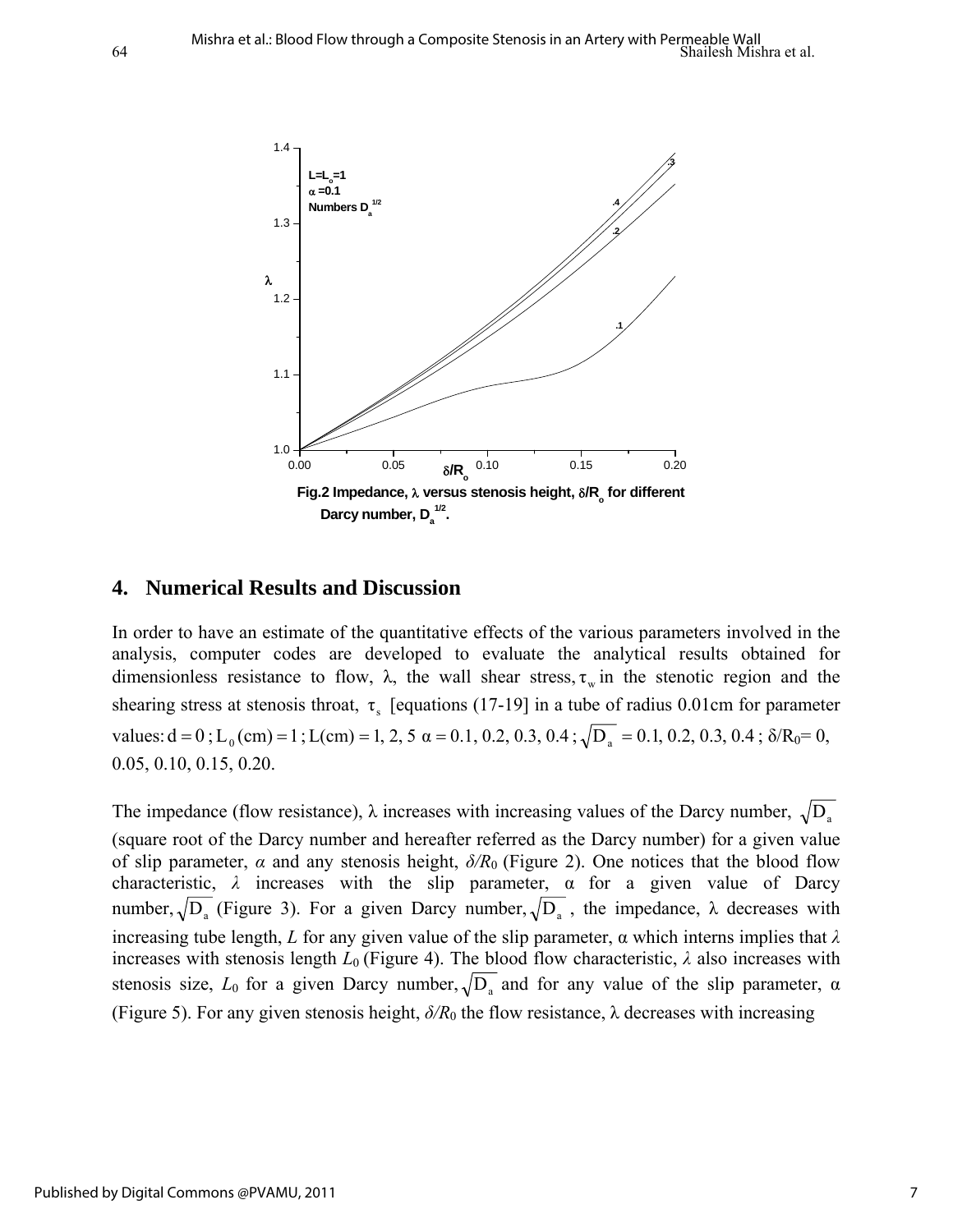



Darcy number,  $\sqrt{D_a}$  for a given slip parameter  $\alpha$  and assumes an asymptotic magnitude at  $\sqrt{D_a}$  = 0.15 for a given value of the slip parameter,  $\alpha$  (Figure 6). However, for a given Darcy number,  $\sqrt{D_a}$ ,  $\lambda$  increases with the slip parameter and assumes an asymptotic magnitude at about  $\alpha$  = 0.25 for any given stenosis height,  $\delta/R_0$  (Figure 7).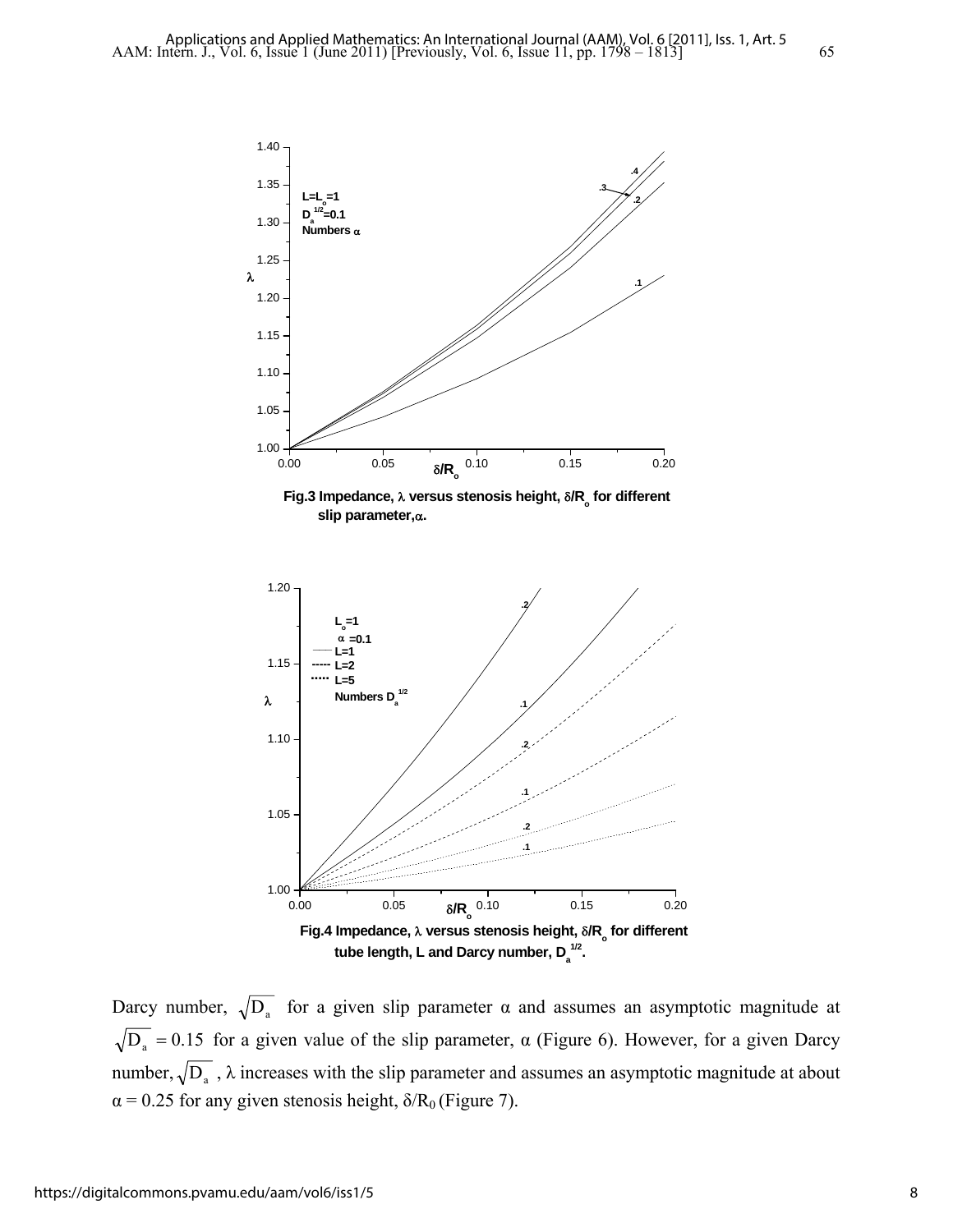



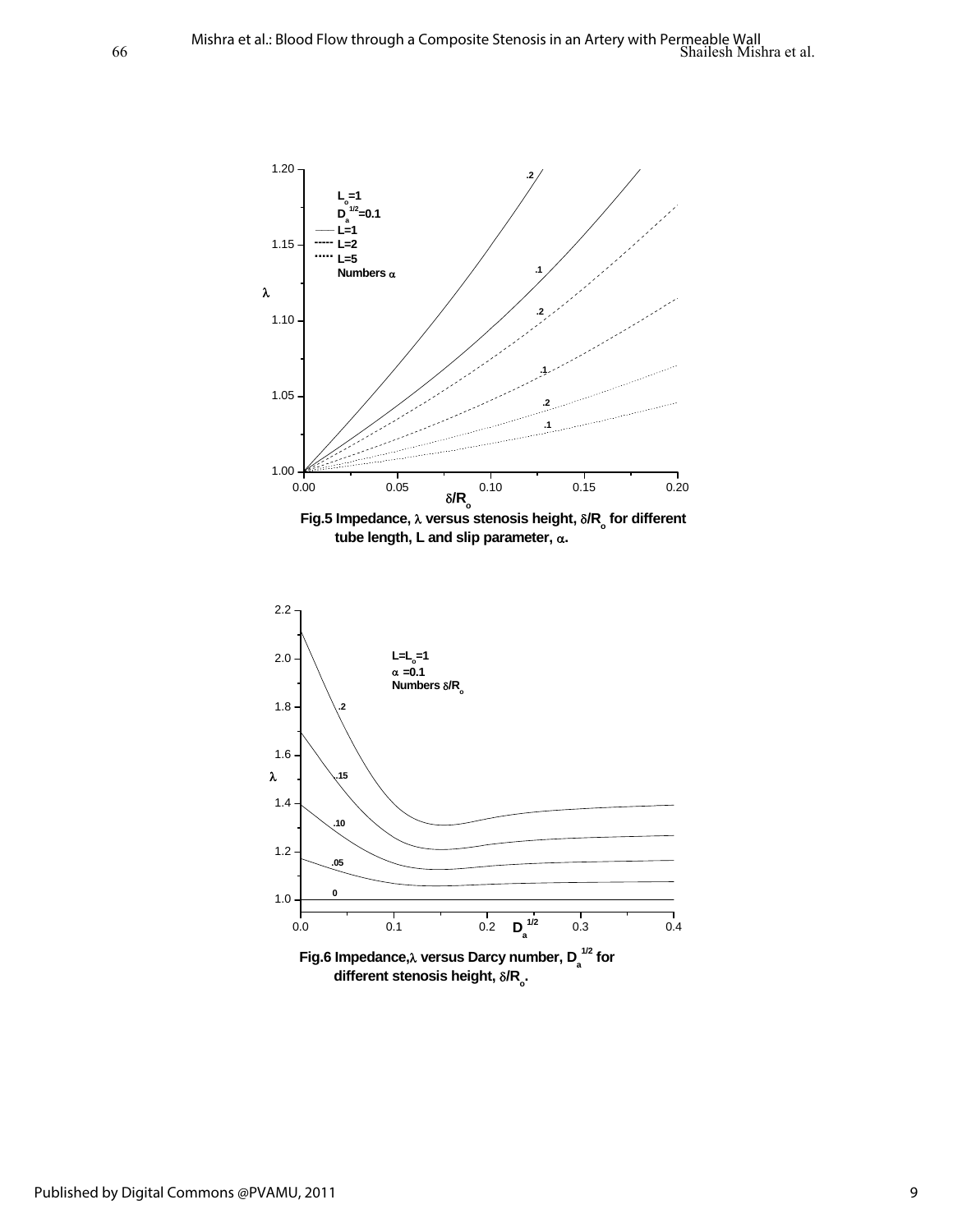

Finally, to have an exact estimate of the effects of the Darcy number and the slip parameter on the flow characteristics due to the presence of a stenosis. Some of the results are summarized in Tables 1 and 2. We observe that the impedance increases with the Darcy number  $\sqrt{D_a}$  and the slip parameter,  $\alpha$ . However, for increasing values of any of these parameters ( $\sqrt{D_a}$  or  $\alpha$ ), the impedance attains significantly higher magnitude in stenosed artery than a normal artery. In particular, for  $\alpha = 0.1$  and  $\delta/R_0 = 0.1$  (i.e., 19% stenosis by area reduction). The percentage increase in the magnitude of  $\lambda$  is 9.22% and 13.90% respectively for  $\sqrt{D_a}$  = 0.1 and 0.2. The percentage increase in  $\lambda$  for  $\alpha = 0.1$  and  $\delta/R_0 = 0.15$  (28% stenosis) is 15.38% and 23.94%,

| $\delta/R_0$ | $\mathbf{U}_a$<br>$\sqrt{ }$ |                |        |                |  |  |
|--------------|------------------------------|----------------|--------|----------------|--|--|
|              | 0.1                          |                | 0.2    |                |  |  |
|              | $\lambda$                    | $\tau_{\rm s}$ | λ      | $\tau_{\rm s}$ |  |  |
| 0.00         | 1.0009                       | 1.0000         | 1.0009 | 1.0000         |  |  |
| 0.05         | 1.0426                       | 1.0029         | 1.0684 | 1.0354         |  |  |
| 0.10         | 1.0932                       | 1.0108         | 1.1472 | 1.0754         |  |  |
| 0.15         | 1.1548                       | 1.0240         | 1.2405 | 1.1206         |  |  |
| 0.20         | 1.2348                       | 1.0429         | 1.3529 | 1.1721         |  |  |

**Table 1.** Variations of  $\lambda$  and  $\tau_s$  for  $\alpha = 0.1$  and different  $\sqrt{D_a}$  and  $\delta/R_0$ .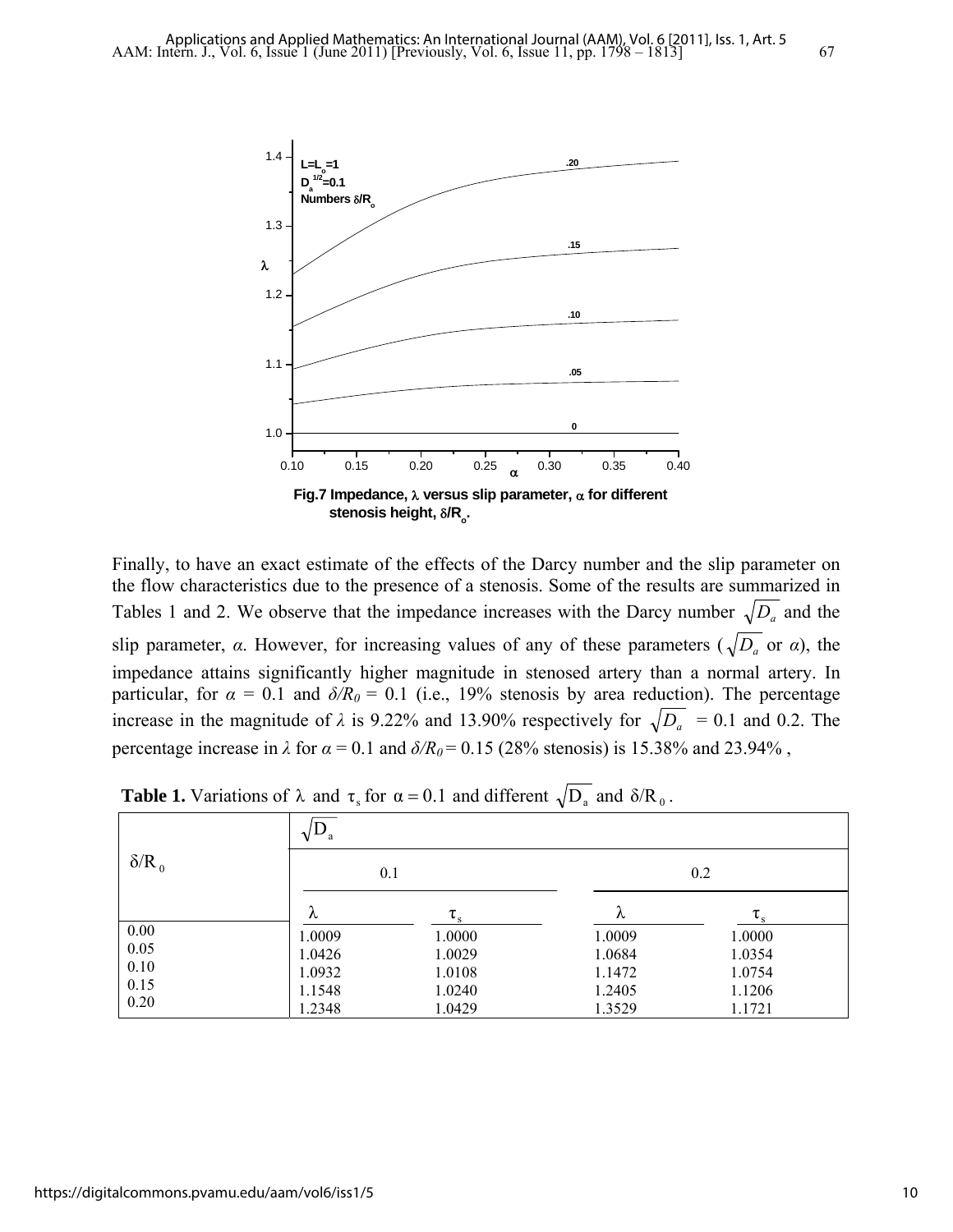Respectively, for  $\sqrt{D_a}$  = 0.1 and 0.2. Likewise, for  $\sqrt{D_a}$  = 0.1 and  $\delta/R_0$  = 0.1, the percentage increase in  $\lambda$  is 14.62% and 16.30%, respectively, for  $\alpha = 0.1$  and 0.2. The percentage increase in  $\lambda$  for  $\sqrt{D_a}$  = 0.1 and δ/R<sub>0</sub>= 0.15 is 23.97% and 26.71%, respectively, for α = 0.1 and 0.2.

| $\delta/R_0$ | $\alpha$ |        |        |        |  |  |
|--------------|----------|--------|--------|--------|--|--|
|              | 0.1      |        | 0.2    |        |  |  |
|              | λ        |        | λ      |        |  |  |
| 0.00         | 1.0009   | 1.0000 | 1.0009 | 1.0000 |  |  |
| 0.05         | 1.0685   | 1.0356 | 1.0761 | 1.0452 |  |  |
| 0.10         | 1.1474   | 1.0757 | 1.1640 | 1.0955 |  |  |
| 0.15         | 1.2408   | 1.1210 | 1.2682 | 1.1519 |  |  |
| 0.20         | 1.3534   | 1.1727 | 1.3940 | 1.2154 |  |  |

**Table 2.** Variations of  $\lambda$  and  $\tau_s$  for  $\sqrt{D_a} = 0.1$  and different  $\alpha$  and  $\delta/R_0$ 



The non-dimensional wall shear stress,  $\tau_w$  increases with stenosis height,  $\delta/R_0$  at any axial distance z/L<sub>0</sub> for a given value of slip parameter,  $\alpha$  and the Darcy number,  $\sqrt{D_a}$ .  $\tau_w$  increases from its approached magnitude at  $z/L_0 = 0$  to its peak value at the stenosis throat at  $z/L_0 = 0.5$ and then decreases from its value at the throat to its approached magnitude at end point of the constriction profile (Figure 8). The blood flow characteristic  $\tau_w$  also increases with the Darcy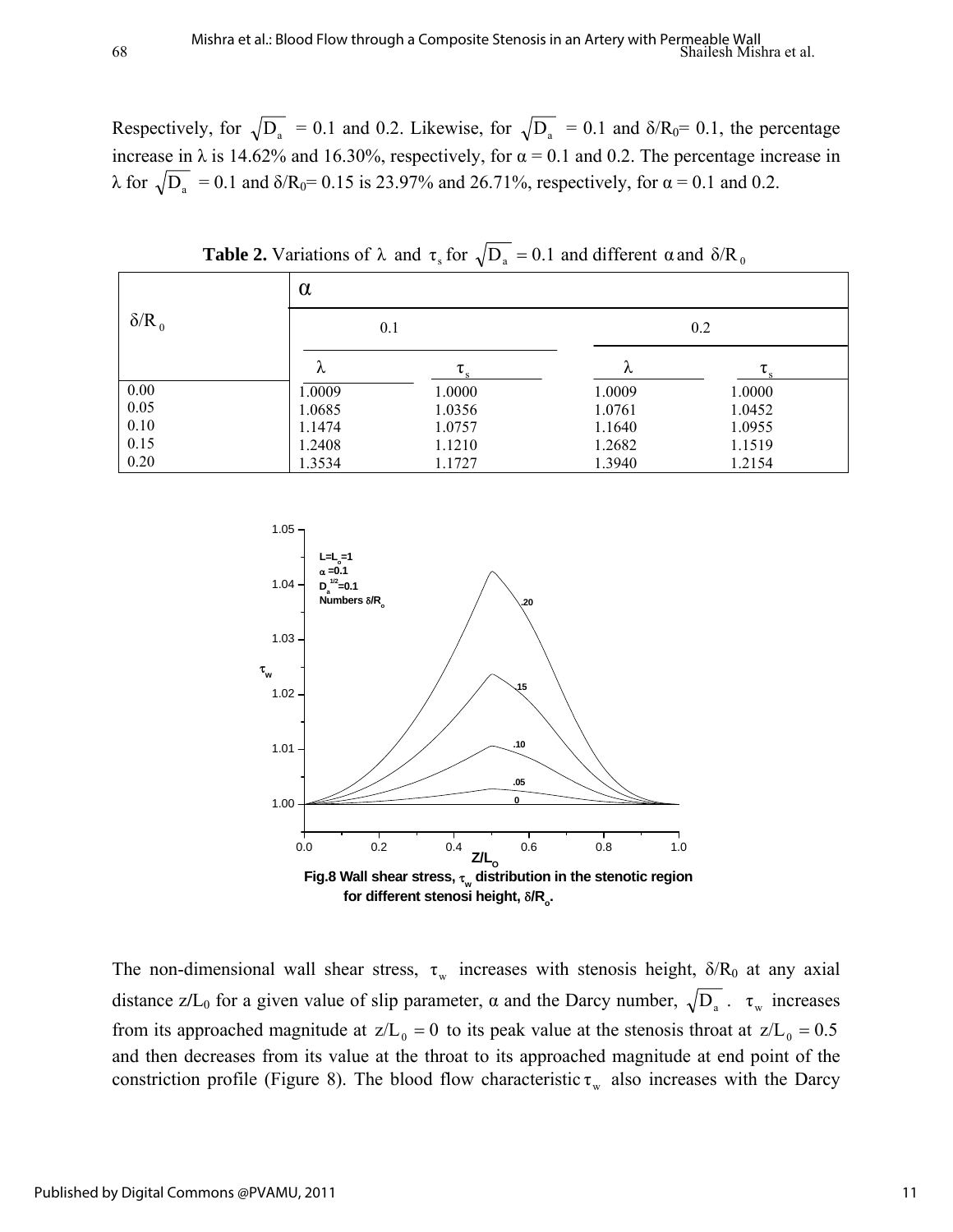number,  $\sqrt{D_a}$  at any axial distance z/L<sub>0</sub> (Figure 9). One observes that in the stenotic region,  $0 \le z/L_0 \le 1$ ,  $\tau_w$  increases with the slip parameter,  $\alpha$  for any given stenosis height  $\delta/R_0$  and the Darcy number,  $\sqrt{D_a}$  (Fig. 10).

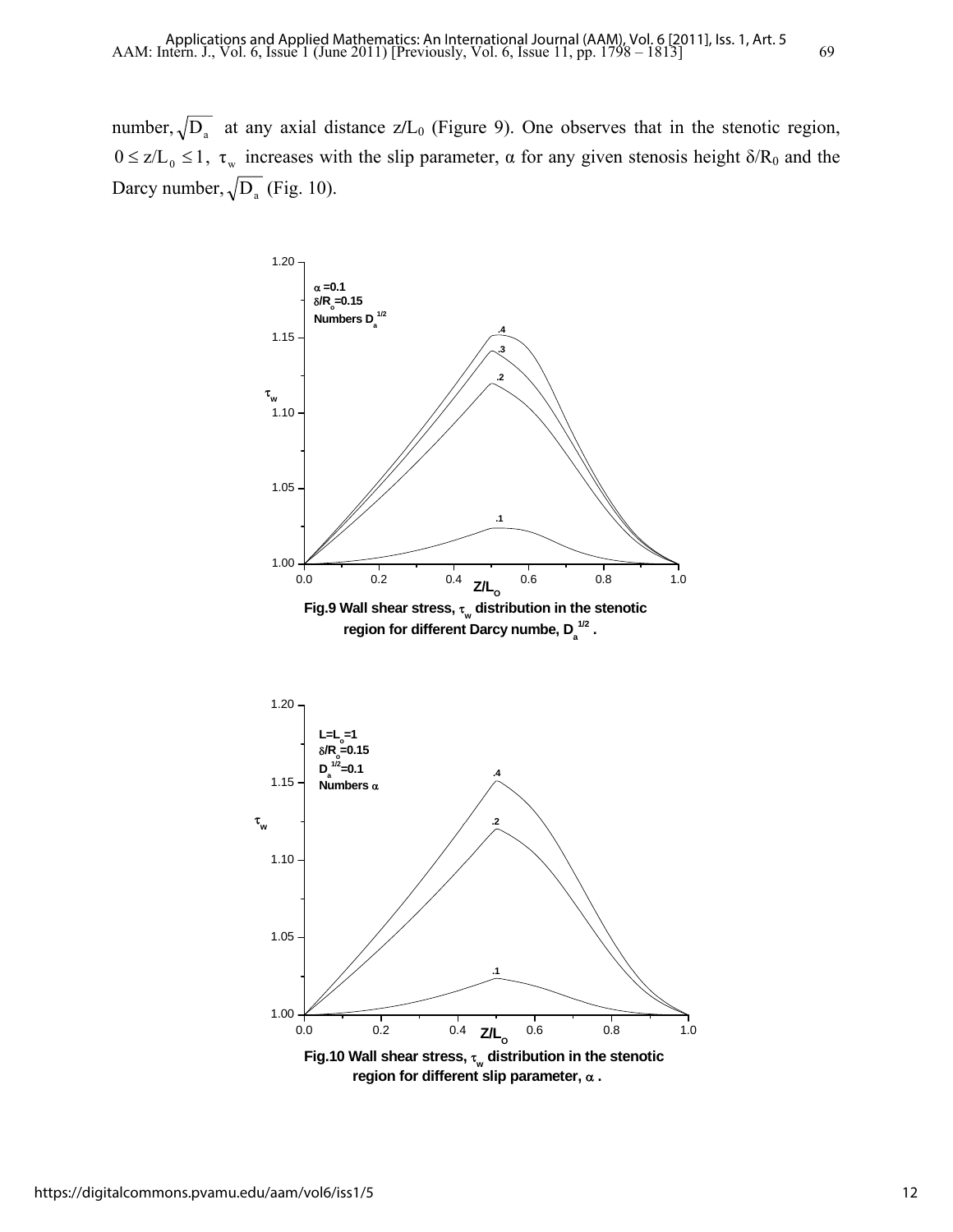

It is interesting to note that the nature of the variations of  $\tau_w$  remains similar with respect to any of the parameters,  $\delta/R_0$ ,  $\alpha$  and  $\sqrt{D_a}$  (Figures 8-10).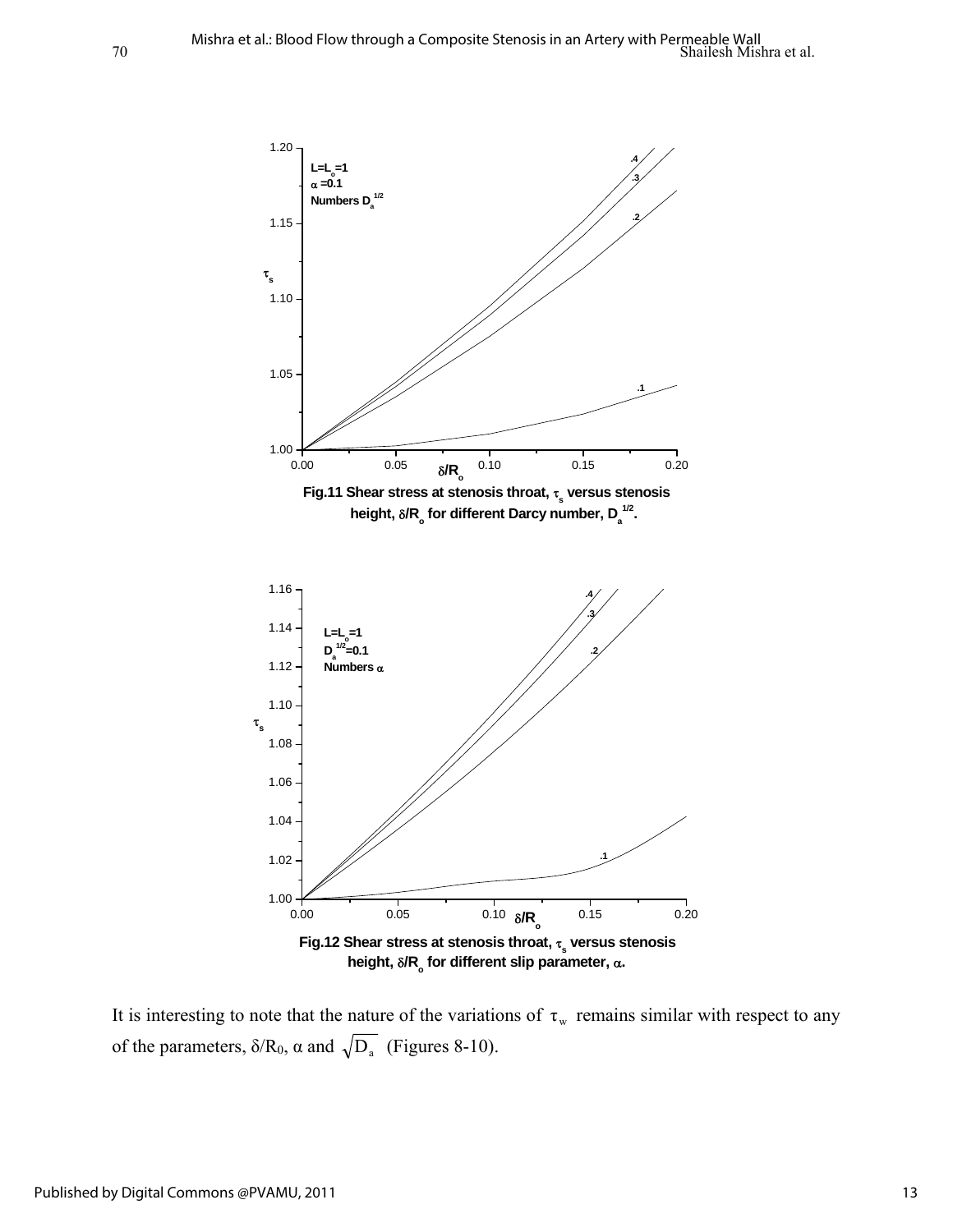The shear stress at stenosis throat  $\tau_s$  increases with the Darcy number,  $\sqrt{D_a}$  for any given value of the slip parameter  $\alpha$  and the stenosis height  $\delta/R_0$  (Figure 11). The flow characteristic  $\tau_s$  is observed to be increasing with the slip parameter,  $\alpha$  for any given Darcy number,  $\sqrt{D_a}$  and stenosis height  $\delta/R_0$  (Figure 12). The nature of the variations of shear stress at stenosis throat  $\tau$  is found to be similar to that of the impedance,  $\lambda$  with respect to any parameter (Figures 2, 3, 11, and 12).

#### **5. Conclusions**

To observe the effects of wall permeability on blood flow characteristics in a stenosed artery, the flow of a Newtonian fluid through a composite stenosis in a circular tube with permeable wall has been discussed. The impedance increases with the Darcy number as well as with the slip parameter. The flow resistance also increases with the stenosis size (height and length both) for any given set of parameters. On the basis of the results summarized in Tables 1 and 2, it is concluded that the impedance assumes significantly higher magnitude in a permeable stenosed artery than its corresponding value in a normal artery (no stenosis). The shear stress at the stenosis throat possesses characteristics similar to the impedance with respect to any parameter.

#### **REFERENCES**

- Ahmed, A. S. and Giddens, D. P. (1983). Velocity measurements in steady flow through axisymmetric stenosis at moderate Reynolds number. J. of Biomech, 16, pp. 505-516.
- Beavers, G.S. and Joseph, D. D. (1967). Boundary conditions at a naturally permeable wall. J. Fluid Mech. 30(1), pp. 197-207.
- Caro, C. G. Pedley, T. J., Schroter, R.C. and Seed, W. A. (1978). The Mechanics of the Circulation. Oxford Medical, N. Y.
- Joshi, P., Pathak, A. and Joshi, B.K. (2009). Two layered model of blood flow through composite stenosed artery, Applications and Applied Mathematics, 4(2), pp. 343-354.
- Jung. H. Choi, J.W. and Park, C.G. (2004). Asymmetric flows of non-Newtonian fluids in symmetric stenosed artery. Korea-Aust, Rheol. Journal, 16, pp. 101-108.
- Layek, G.C., Mukhopadhyay, S. and Gorla, R.S.R. (2009). Unsteady viscous flow with variable viscosity in a vascular tube with an overlapping constriction, Int. J. Engg. Sci., 47, pp. 649- 659.
- Layek, G.C., Mukhopadhyay, S. and Samad, Sk. A. Oscillatory flow in a tube with multiple constrictions, Int. J. Fluid Mech. Res., 32, pp. 402-419, 2005.
- Liu, G.T., Wang, X.J., Ai, B.Q. and Liu, L.G. (2004). Numerical study of pulsating flow through a tapered artery with stenosis, Chin. Journal Phys., 42, pp. 401-409.
- Mandal, P.K. (2005). An unsteady analysis of non-Newtonian blood flow through tapered arteries with a stenosis, Int. J. of Nonlinear Mech., 40, pp. 51–164.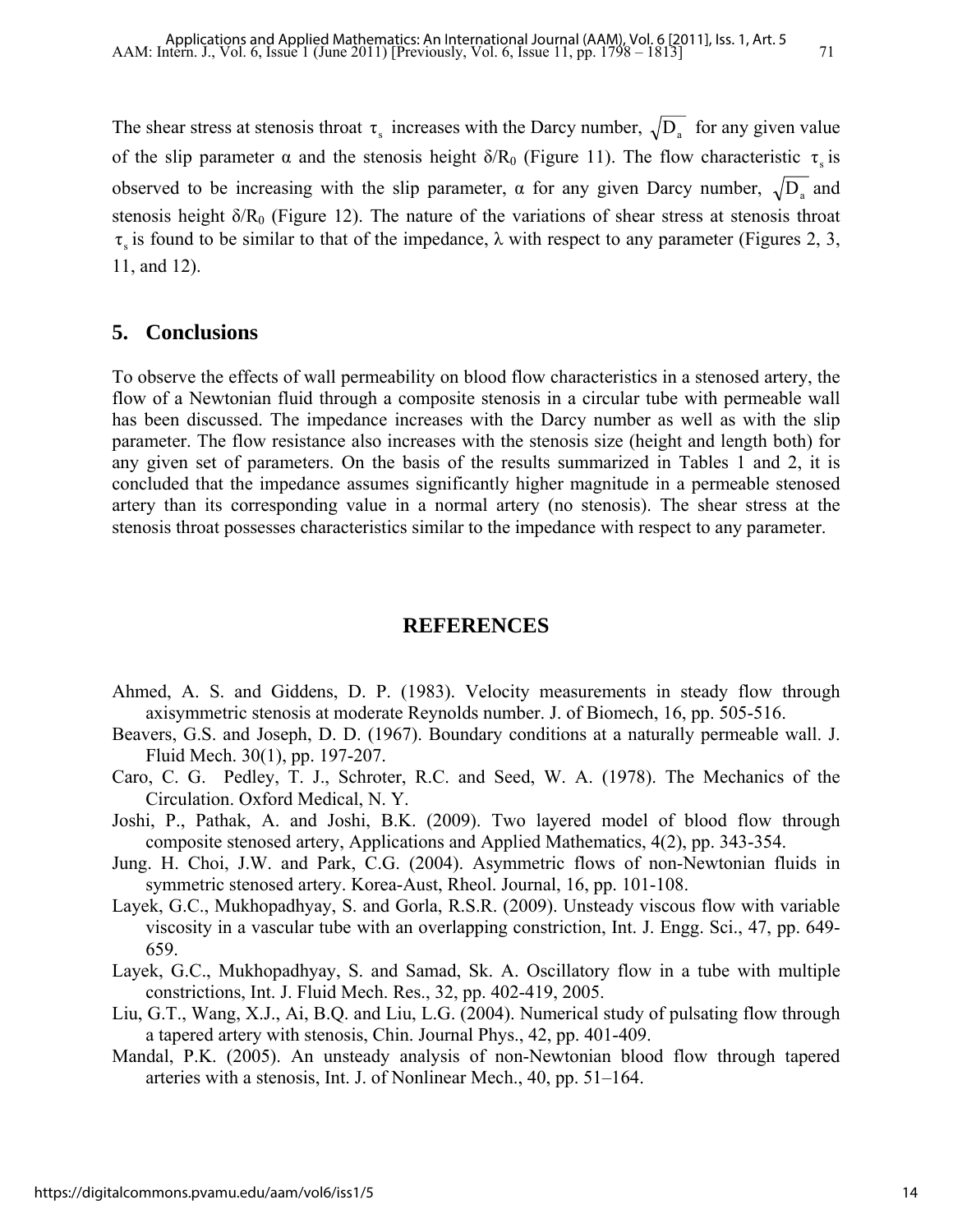- Mandal, P.K., Chakravarty, S. and Mandal, A. (2007a). Numerical study on the unsteady flow of non-Newtonian fluid through differently shaped arterial stenosis, Int. J. Comput. Math., 84, pp. 1059-1077.
- Mandal, P.K., Chakravarty, S., Mandal, A. and Amin, A. (2007b). Effect of body acceleration on unsteady pulsatile flow of non-Newtonian fluid through a stenosed artery, Appl. Math. Comput., 189, pp. 766-779.
- Mann, F. C., Herrick, J. F., Essex, H. E. and Blades, E. J. (1938). Effects on blood flow of decreasing the lumen of blood vessels. Surgery, 4, pp. 249-252.
- Mekheimer, Kh. S. and El-Kot, A. M. E. (2008). Magnetic field and hall currents influences on blood flow through a stenotic arteries, Applied Mathematics and Mechanics, 29, pp. 1-12.
- Mishra, B. K. and Verma, N. (2007). Effects of porous parameter and stenosis on the wall shear stress for the flow of blood in human body, Res. J. medicine and Medical Sciences, 2, pp. 98-101.
- Misra, J.C. and Shit, G.C. (2006). Blood flow through arteries in a pathological state: A theoretical study. Int. J. Engg. Sci., 44, pp. 662-671.
- Politis, A. K., Stavropoulos, G. P., Christolis, M. N., Panagopoulos, F. G., Vlachos, N. S., and Markatos, N. C. (2007). Numerical modeling of simulated blood flow in idealized composite arterial coronary grafts: Steady state simulations. J. Biomech., 40(5), pp. 1125–1136.
- Politis, A. K., Stavropoulos, G. P., Christolis, M. N. Panagopoulos, F. G., Vlachos, N. S. and Markatos, N. C. (2008). Numerical modeling of simulated blood flow in idealized composite arterial coronary grafts: Transient flow. J. Biomech., 41(1), pp. 25-39.
- Ponalagusamy, R. (2007). Blood flow through an artery with mild stenosis: A two layered model, different shapes of stenosis and slip velocity at the wall. J Appl. Sci., 7(7), pp. 1071- 1077.
- Pralhad, R.N. and Schultz, D.H. (2004). Modeling of arterial stenosis and its applications to blood diseases. Math. Biosci. 190, pp. 203-220.
- Sarkar, A. and Jayaraman, G. (1998). Corretion to flow rate-pressure drop in coronary angioplasty; steady streaming effect, Journal of Biomech. 31, pp. 781-791.
- Shukla, J. B., Parihar, R. S. and Gupta, S. P. (1980). Effects of peripheral layer viscosity on blood flow thorough the artery with mild stenosis. Bull. Math. Biol., 42, pp. 797-805.
- Singh, B., Joshi, P. and Joshi, B.K. (2010). Blood flow through an artery having radially nonsummetric mild stenosis. Appl. Math. Sci., 4(22), pp. 1065-1072.
- Srivastava, V. P. and Rastogi, R. (2010a). Blood flow through stenosed catherterized artery: effects of hematocrit and stenosis shape, Comput. Math. Applc. 59, pp. 1377-1385.
- Srivastava, V.P. (1996). Two-phase Model of Blood Flow through Stenosed Tubes in the Presence of a Peripheral Layer: J. Biomech., 29, pp. 1377-1382.
- Srivastava, V. P. and Rastogi, R. (2009). Effects of hematocrit on impedance and shear stress during stenosed artery catheterization, Applications and Applied Mathematics, 4, pp. 98- 113.
- Srivastava, V.P., Vishnoi, Rochana and Sinha, P. (2010c). Particulate Suspension Blood Flow through a Stenosed Catheterized Artery, Applications and Applied Mathematics, 5, pp. 1352-1368.
- Srivastava, V.P., Vishnoi, Rochana, Mishra, Shailesh and Sinha, P. (2010b). Blood flow through a composite stenosis in catheterized arteries, e- J. Sci. Tech., 5, pp. 55-64.
- Tzirtzilakis, E.E. (2008). Biomagnetic fluid flow in a channel with stenosis, Physica, D 237, pp. 66-81.